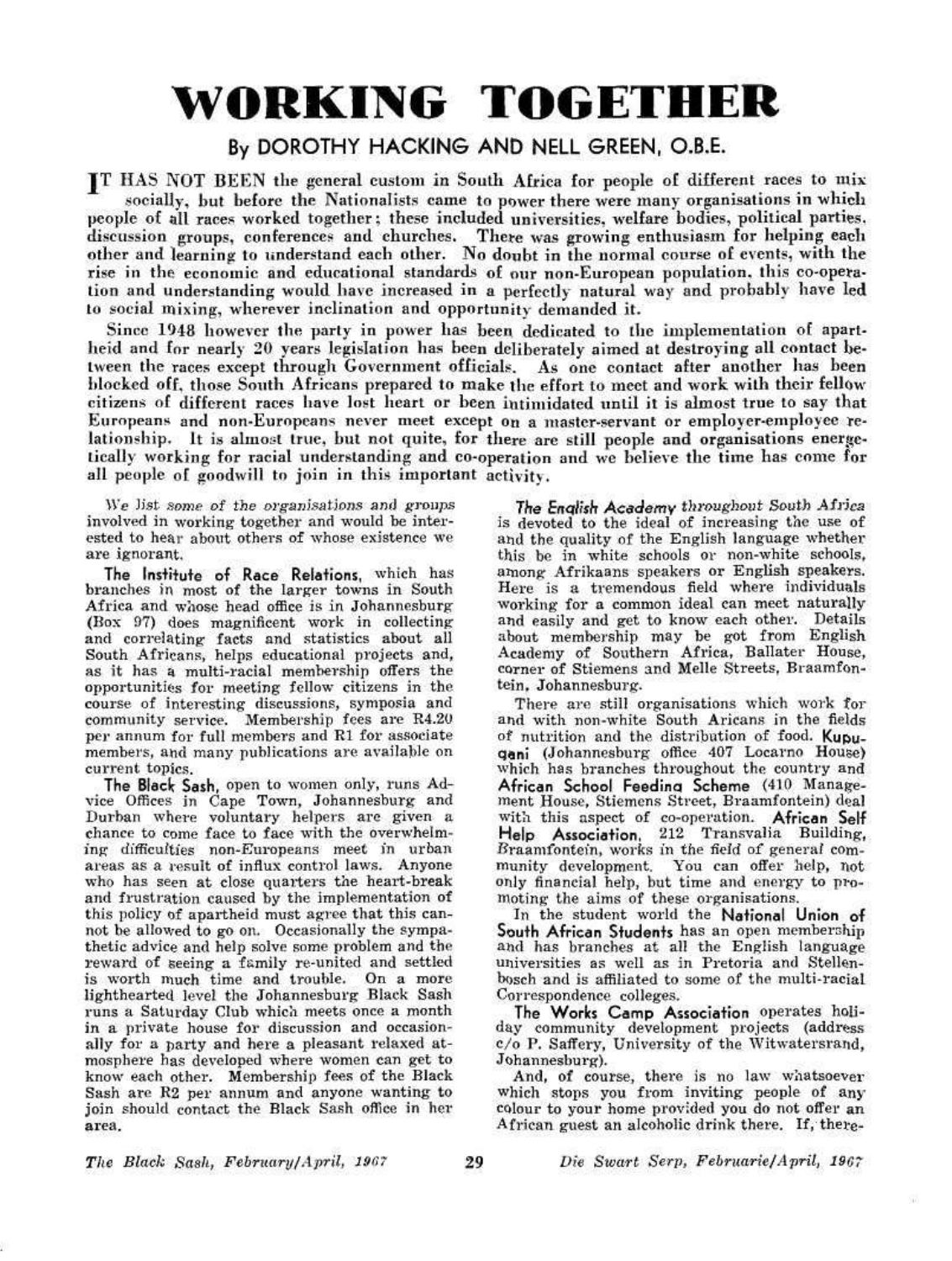fore, in the course of your work you meet people whom you would like to get to know better there is no legal bar to your asking anyone to your home.

# Opportunity within the Church

But potentially the most fruitful field in South Africa for constructive work across the colour line is within the Christian Church and it is here that there is an urgent need for more people who are ready to work along Christian lines for racial harmony and understanding. It is obvious that one does not join a church because it presents an opportunity to do certain work — the presents an opportunity to the certain work == the tides of conviction need to run much deeper than that, but there must be many people, some perhaps within the Black Sash, who are drawn to the Christian Church or who are already members of it but who have not realised its potential as a force for racial co-operation. This is not to say that other religions are remote from or are unconcerned with the ethical questions posed by our racial problems, but in multi-racial South Africa  $94$  per cent of the white,  $91$  per cent of the coloured, 7 per cent of the Asian and 67 per cent of the African population professes to be Christian. making a total of 72 per cent of the whole population, and what the Christian Church preaches and practises in the face of the attempted implementation of apartheid is therefore particularly important.

What do Christian Churches say about Apartheid? The three Dutch Reformed Churches and the Apostolic Church within South Africa conform with the ideology of apartheid and preach and practise segregation but the rest of the Christion Community, the Methodist, the Anglican, the Roman Catholic, the Presbyterian, the Lutheran, the Baptist and the Congregational Churches the baptist and the congregations churches packed by their foundation churches overseas, are outspoken in their condemnation of an ideology which divides mankind according to the colour of its skin and which legislates accordingly,

Here are some of their more recent pronouncements on Race Relations:

# METHODIST CONFERENCE I960

"This Conference declares its conviction that it is the will of God for the Methodist Church that it should be one and undivided, trusting to the leading of God to bring this ideal to ultimate fruition. It believes that an increase, not a decrease, in the multi-racial co-operation is God's will and that throughout the organisations of the will ally that throughout the organizations of the Church inter-racial contact should be promoted. as freely as possible." In 1962, the Conference confirmed its previous resolutions to encourage consultation between leaders in all fields of thought and activity and in all racial groups, and to give its full and hearty support to any multiracial Conference which might be called for the purpose of such consultations. In 1963, the Conference elected an African, the Rev. Seth Mokitimi, as President.

## ANGLICAN 1955, Provincial Synod.

"That the Provincial Synod affirm its convictions that only on a Christian basis can the solution to the problems of our Multi-racial society be found in which due regard will be paid to the rightful aspirations of all individuals and racial groups."

In 1963 — After Anglican Bishops had made a statement condemning policies w f hich deny fundamental rights to a Non-White Citizen and after the Bishop of Johannesburg had been warned to remember what had happened to Bishop Reeves, his predecessor ....- the following statement at the Synod of Bishops was issued,

"In these circumstances, it seems necessary to the Bishops of the Church of the Province of South Africa now meeting in Synod in Bloemfontein, to reaffirm their unanimity in proclaiming their conviction that the Church must openly and fearlessly condemn all that it believes to be evil and false in the social, political or economic life of any nation and, whenever the claims of ine of any nation and, whenever the claims of obedience to the state and God are in connect,

## ROMAN CATHOLIC.

### Bishops' Pastoral lettars 1962.

"Since we are people of divided racial and national origins, it seems inevitable that human weakness will express itself in colour prejudice and in national misunderstandings. The fact of human frailty should not however, constitute an insurmountable barrier to the building up of mutual trust and co-operation, if we remain faithful to the moral principles which are the foundation of Christian tradition where Justice joins dation of Christian tradition where Justice joins hands with Charity."

"As Christian people we dare not remain silent and impassive in the face of the injustices inflicted on members of the underprivileged racial groups. Colour must never be permitted to offer an excuse or a pretext for injustice. We must use every lawful means suggested by our Christian conscience in order to counteract and overcome injustices pressing down on underprivileged groups through the toleration of a starvation ed groups unrough the toleration of a starvation. level of wages, of job reservation, of the evils which flow from compulsory migratory labour, particularly when the people who belong to these groups are denied the elementary right to organise in defence of their legitimate interests."

"Let there be no doubt among us that it is a Christian duty to use every lawful means to bring about a more equitable and harmonious relationship between all the different groups of people who together form our Southern African society."

# LUTHERANS: The General Principle

#### of the Church (excerpt).

"The Church is the Body of Christ and, as such, God's Kingdom of Grace on Earth. As

*The Blatk Sash, February/April, 196?* 

3 0 *Die Swart Serp, Februarief April, 1907*